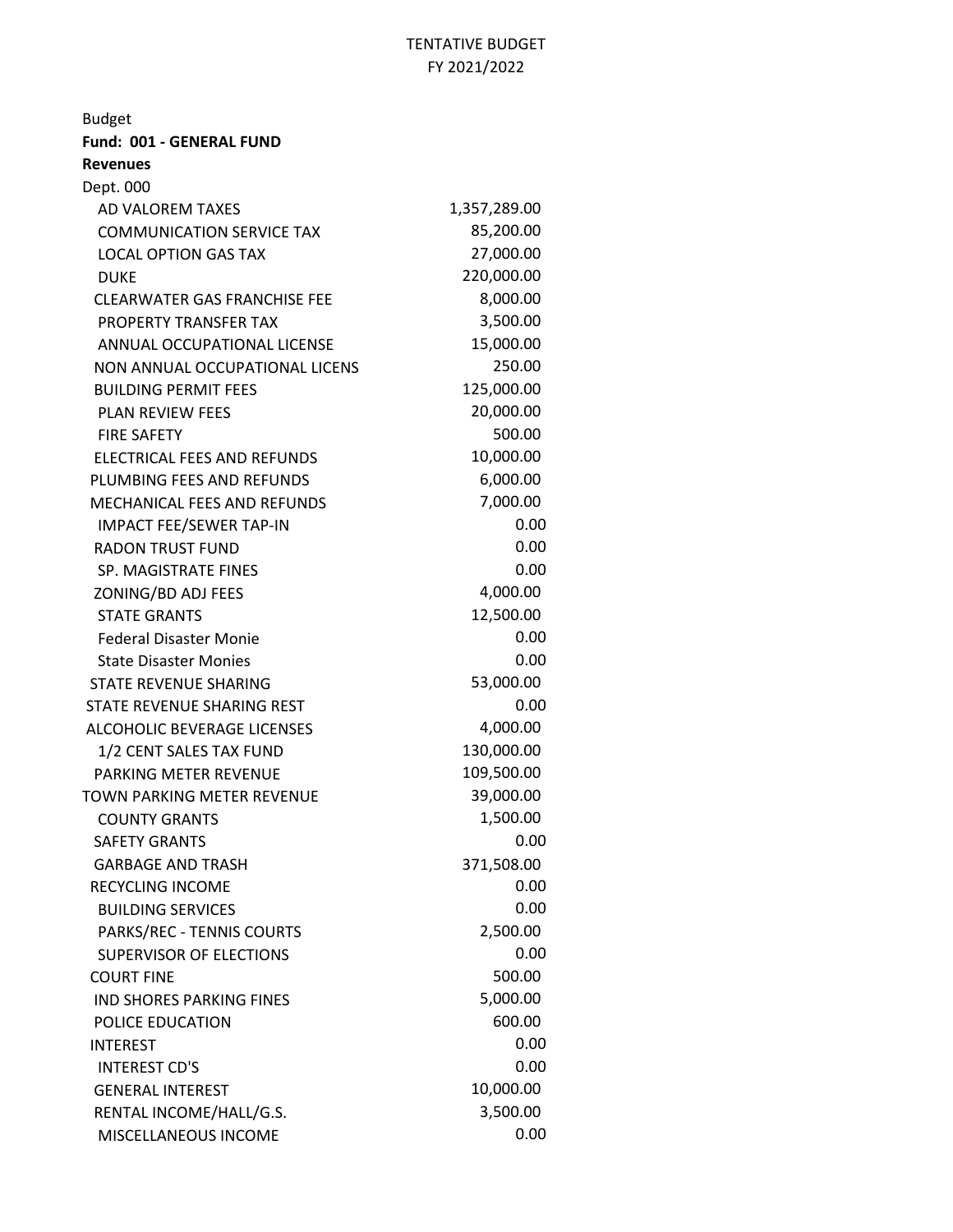|                                           | <b>TENTATIVE BUDGET</b> |
|-------------------------------------------|-------------------------|
|                                           | FY 2021/2022            |
| <b>UNREALIZED LOSS ON INVESTMENTS</b>     | 0.00                    |
| <b>TRANSFERS FROM SEWER FUND</b>          | 50,000.00               |
| <b>FROM SURPLUS</b>                       | 136,558.00              |
| <b>Total Revenue</b>                      | 2,818,405.00            |
| <b>Revenues</b>                           |                         |
|                                           |                         |
| <b>Expenditures</b>                       |                         |
| Dept. 511 LEGISLATIVE                     |                         |
| <b>EXECUTIVE SALARIES</b>                 | 40,800.00               |
| <b>FICA TAXES</b>                         | 2,530.00                |
| FICA TAX M/T                              | 592.00                  |
| RETIRMENT CONTRIBUTIONS                   | 15,236.00               |
| LIFE AND HEALTH INSURANCE                 | 52,450.00               |
| <b>Total for Dept.511 LEGISLATIVE</b>     | 111,608.00              |
|                                           |                         |
| Dept. 512 EXECUTIVE                       |                         |
| REGULAR SALARIES AND WAGES                | 281,432.00              |
| <b>SPECIAL PAY</b>                        | 1,400.00                |
| <b>FICA TAXES</b>                         | 17,449.00               |
| FICA TAX M/T                              | 4,081.00                |
| Unemployment                              | \$0.00                  |
| RETIRMENT CONTRIBUTIONS                   | 25,578.00               |
| LIFE AND HEALTH INSURANCE                 | 37,375.00               |
| <b>WORKERS' COMPENSATION</b>              | 288.00                  |
| <b>Total for Dept.512 EXECUTIVE</b>       | 367,603.00              |
|                                           |                         |
| Dept. 513 FINANCIAL AND ADMINISTRATIVE    |                         |
| <b>ATTORNEY FEES</b>                      | 60,000.00               |
| ACCOUNTING AND AUDITING                   | 25,000.00               |
| OTHER ACCOUNTING                          | 24,000.00<br>109,000.00 |
| Total for Dept.513 FINANCIAL AND ADMINIST |                         |
| Dept. 515 COMPREHENSIVE PLANNING          |                         |
| <b>ENGINEERING FEES</b>                   | 5,000.00                |
| P&Z/BD ADJUSTMENT                         | 1,200.00                |
| SPECIAL MAGISTRATE                        | 5,000.00                |
| Total for Dept.515 COMPREHENSIVE PLANNII  | 11,200.00               |
|                                           |                         |
| Dept. 519 OTHER GENERAL                   |                         |
| <b>SPECIAL PAY</b>                        | 0.00                    |
| OTHER CONTRACTUAL SERVICES                | 8,000.00                |
| <b>ELECTION EXPENSES</b>                  | 5,000.00                |
| <b>ADVERTISING</b>                        | 3,500.00                |
| <b>GENERAL CODE</b>                       | 5,000.00                |
| MICROFILM/STORAGE                         | 10,000.00               |
| <b>TRAVEL AND PER DIEM</b>                | 5,000.00                |
| <b>COMMUNICATIONS</b>                     | 5,500.00                |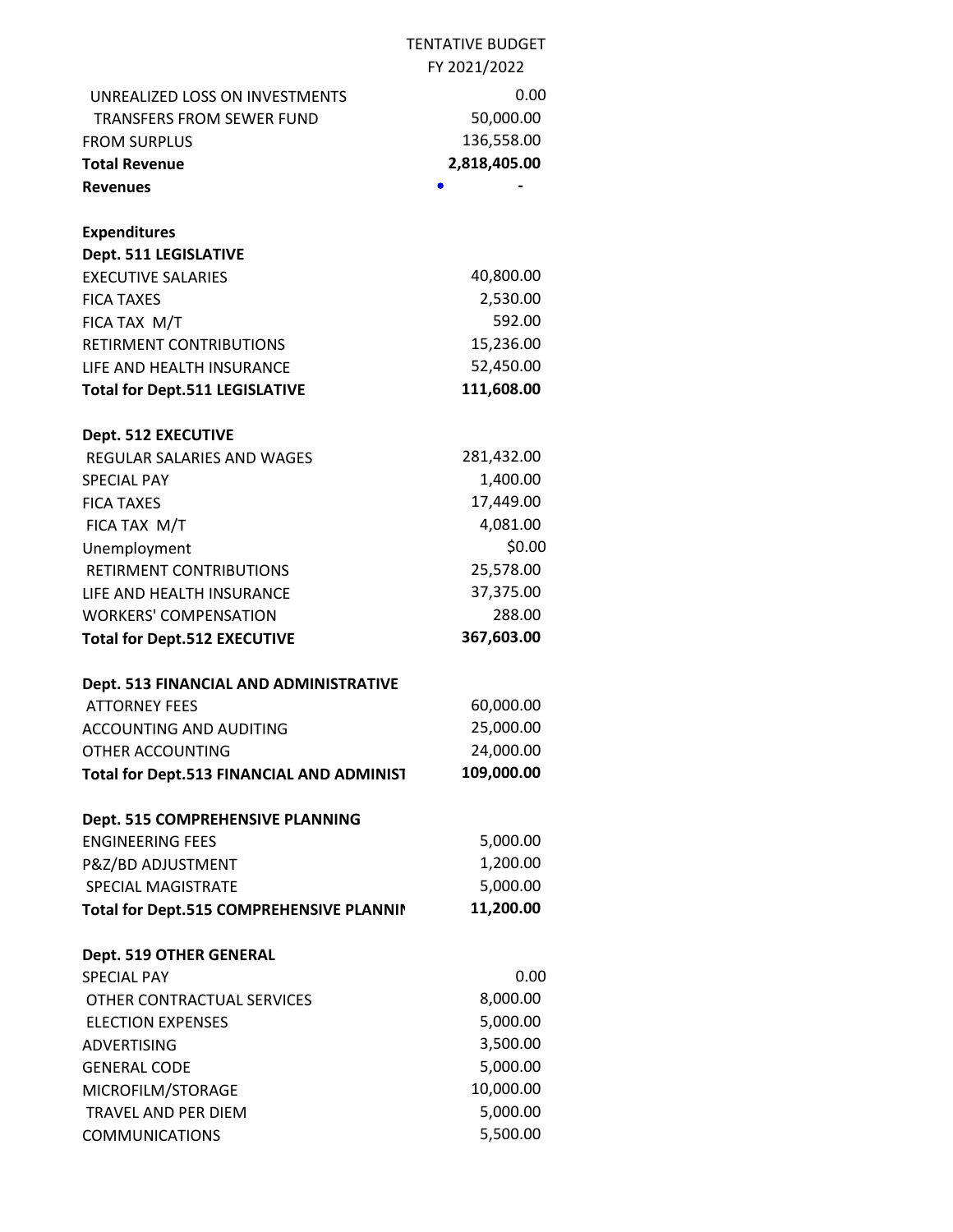## TENTATIVE BUDGET FY 2021/2022

| <b>POSTAGE</b>                            | 3,000.00   |
|-------------------------------------------|------------|
| <b>UTILITY SERVICES</b>                   | 22,000.00  |
| <b>INSURANCE</b>                          | 115,000.00 |
| REPAIR AND MAINTENANCE SERVICE            | 58,000.00  |
| REPAIR/MAINTENANCE TOWN HALL              | 25,000.00  |
| PRINTING AND BINDING                      | 1,500.00   |
| MISC. EXPENSES                            | 3,000.00   |
| <b>MERCHANT FEES</b>                      | 1,500.00   |
| <b>OFFICE SUPPLIES</b>                    | 5,000.00   |
| <b>OPERATING SUPPLIES</b>                 | 4,500.00   |
| FUEL                                      | 5,500.00   |
| <b>DUES &amp; SUBSCRIPTIONS</b>           | 3,500.00   |
| MACHINERY AND EQUIPMENT                   | 4,000.00   |
| PARKING METERS EXPENSES                   | 20,000.00  |
| TOWN PARKING METER EXPENSES               | 2,500.00   |
| <b>OFFICE FURNITURE</b>                   | 3,000.00   |
| <b>COMPUTERS</b>                          | 50,000.00  |
| <b>Office Machinery</b>                   | 3,000.00   |
| <b>Other Capital Equipment</b>            | 0.00       |
| TRANSFER TO CAPITAL IMPV FUND             |            |
| <b>Total for Dept.519 OTHER GENERAL</b>   | 513,000.00 |
| Dept. 521 LAW ENFORCEMENT                 |            |
| POLICE PROTECTION                         | 515,213.00 |
| POLICE EDUCATION                          | 600.00     |
| <b>Total for Dept.521 LAW ENFORCEMENT</b> | 515,813.00 |
| Dept. 522 FIRE CONTROL                    |            |
| <b>FIRE CONTROL</b>                       | 250,170.00 |
| <b>Total for Dept.522 FIRE CONTROL</b>    | 250,170.00 |
| <b>Dept. 524 PROTECTIVE INSPECTIONS</b>   |            |
| REGULAR SALARIES AND WAGES                | 32760.00   |
| SPECIAL PAY                               | 0.00       |
| Auto Allowance                            | 0.00       |
| <b>FICA TAXES</b>                         | 2031.00    |
| FICA TAX M/T                              | 475.00     |
| <b>RETIRMENT CONTRIBUTIONS</b>            | 0.00       |
| LIFE AND HEALTH INSURANCE                 | 0.00       |
| <b>WORKERS' COMPENSATION</b>              | 0.00       |
| CODE ENFORCEMENT SO                       | 17,500.00  |
| <b>ATTORNEY FEES</b>                      | 0.00       |
| OTHER CONTRACTUAL SERVICES                | 0.00       |
| <b>BUILDING DEPT EXPENSES</b>             | 130,000.00 |
| <b>DUES &amp; SUBSCRIPTIONS</b>           | 0.00       |
| Prior Year Balance                        | 0.00       |
| Total for Dept.524 PROTECTIVE INSPECTIONS | 182,766.00 |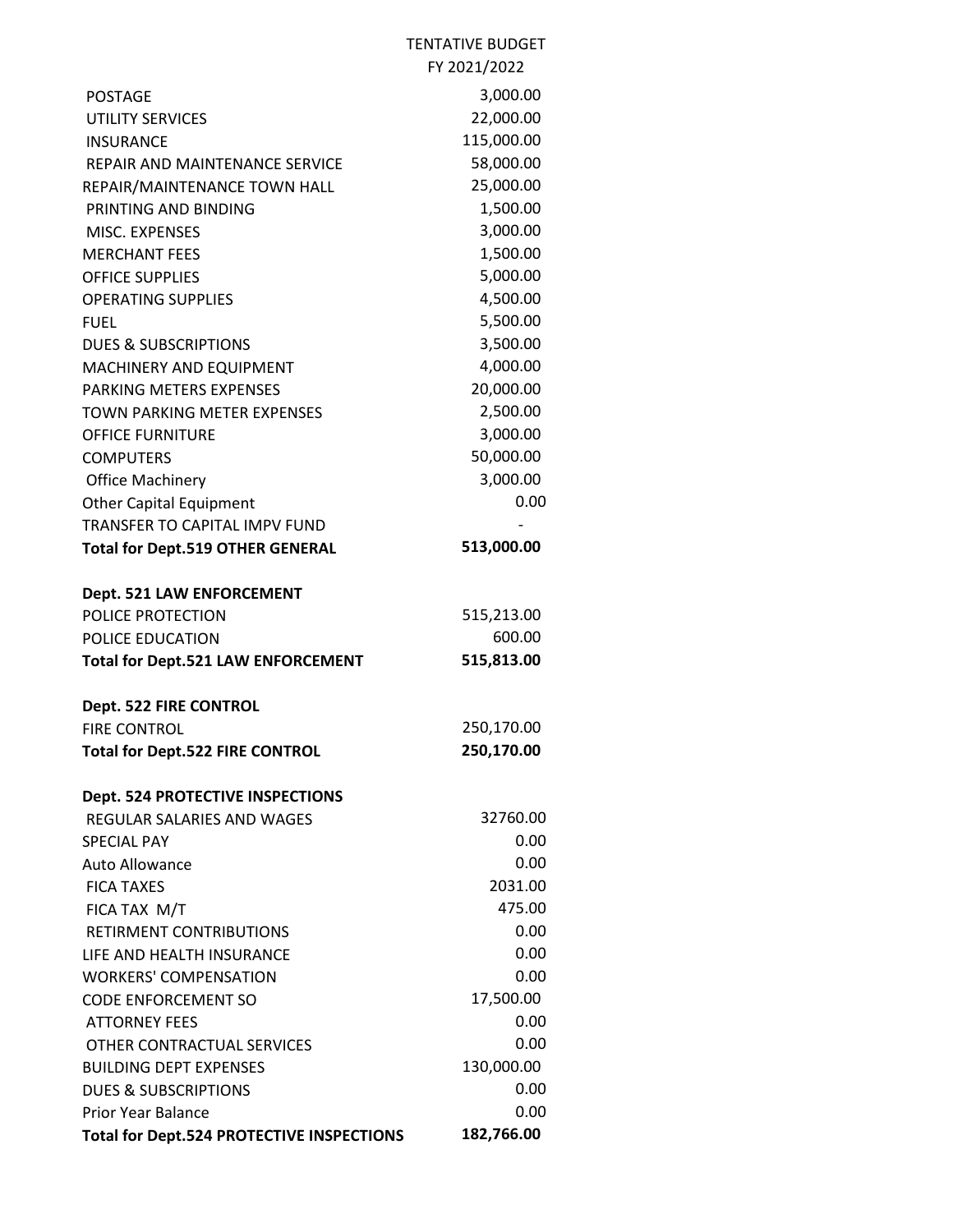## TENTATIVE BUDGET FY 2021/2022

| Dept. 525 EMERGENCY & DISASTER RELIEF           |              |
|-------------------------------------------------|--------------|
| <b>EMERGENCY MANAGEMENT</b>                     | 10,000.00    |
| Total for Dept.525 EMERGENCY & DISASTER F       | 10,000.00    |
| Dept. 534 GARBAGE/SOLID WASTE CONTROL           |              |
| <b>GARBAGE AND TRASH</b>                        | 363,493.00   |
| <b>COUNTY BILLING COLLECTION FEES</b>           | 6,200.00     |
| Total for Dept.534 GARBAGE/SOLID WASTE C        | 369,693.00   |
| Dept. 539 OTHER PHYSICAL ENVIRONMENT            |              |
| REGULAR SALARIES AND WAGES                      | 105,789.00   |
| <b>OVERTIME</b>                                 | 2,000.00     |
| <b>SPECIAL PAY</b>                              | 1,400.00     |
| <b>FICA TAXES</b>                               | 6,559.00     |
| FICA TAX M/T                                    | 1,535.00     |
| Unemployment                                    | 0.00         |
| RETIRMENT CONTRIBUTIONS                         | 7,724.00     |
| LIFE AND HEALTH INSURANCE                       | 12,660.00    |
| <b>WORKERS' COMPENSATION</b>                    | 4,700.00     |
| Total for Dept.539 OTHER PHYSICAL ENVIRON       | 142,367.00   |
| Dept. 541 ROAD & STREET FACILITIES              |              |
| <b>STREET LIGHTING</b>                          | 78,000.00    |
| ST & HWY MAINT. & REPAIR                        | 20,000.00    |
| Total for Dept.541 ROAD & STREET FACILITIES     | 98,000.00    |
| Dept. 571 LIBRARY                               |              |
| <b>PUBLIC LIBRARY</b>                           | 41,685.00    |
| <b>Total for Dept.571 LIBRARY</b>               | 41,685.00    |
| <b>Dept. 572 PARKS AND RECREATIONS</b>          |              |
| <b>PARKS GENERAL MAINTENANCE</b>                | 55,000.00    |
| <b>PARK LAND</b>                                | 0.00         |
| <b>Total for Dept.572 PARKS AND RECREATIONS</b> | 55,000.00    |
| Dept. 579 OTHER CULTURE/RECREATION              |              |
| <b>SPECIAL EVENTS</b>                           | 17,000.00    |
| <b>HOLIDAY MISCELLANEOUS</b>                    | 20,000.00    |
| <b>CIVIC/YOUTH DONATIONS</b>                    | 3,500.00     |
| Total for Dept.579 OTHER CULTURE/RECREAT        | 40,500.00    |
| <b>To Surplus</b>                               |              |
| <b>Expenditures</b>                             | 2,818,405.00 |
| <b>To Surplus</b>                               |              |
| <b>Total Expenditures and Transfers</b>         | 2,818,405.00 |
| Net Income/Loss                                 | \$           |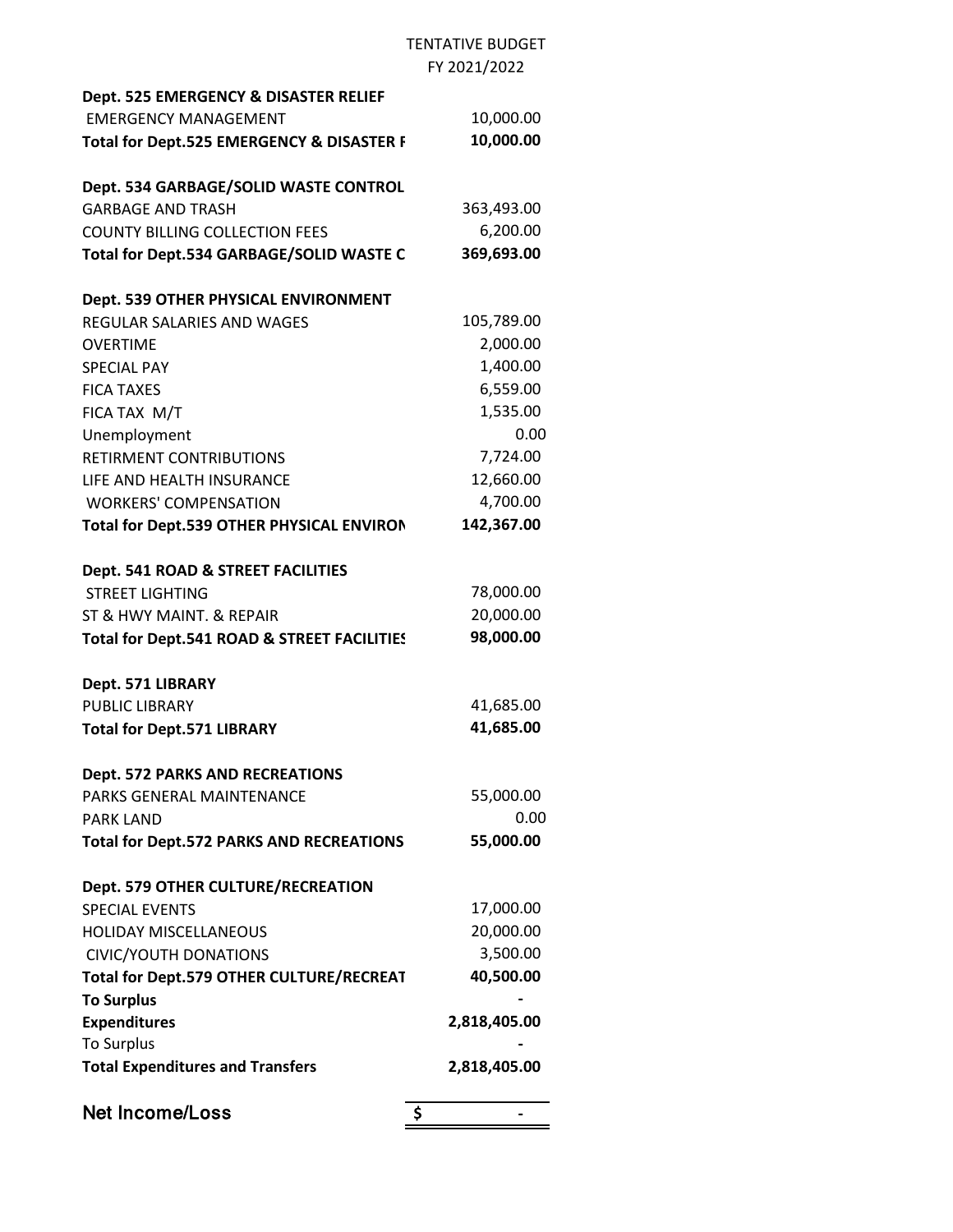**Fund: 301 - CAPITAL IMPROVEMENTS FUND**

| <b>Revenues</b>                     |              |
|-------------------------------------|--------------|
| Dept. 000                           |              |
| ONE CENT SALES TAX                  | 250,000.00   |
| LDU                                 | 40,000.00    |
| <b>TRANSPORTATION IMPACT FEES</b>   | 2,000.00     |
| <b>COUNTY GRANTS</b>                | 549,785.00   |
| <b>FRDAP (BEACH ACCESS)</b>         | 0.00         |
| <b>LAVISTANA PROJECT</b>            | 0.00         |
| STORMWATER USER FEE                 | 44,000.00    |
| <b>INTEREST</b>                     | 0.00         |
| <b>INTEREST CD'S</b>                | 0.00         |
| <b>GENERAL INTEREST</b>             | 1,975.00     |
| <b>INTEREST LDU</b>                 | 1,500.00     |
| <b>INTEREST TRANS, IMPACT FEE</b>   | 500.00       |
| <b>INTEREST ONE CENT TAX</b>        | 4,000.00     |
| <b>INTEREST STORMWATER</b>          | 1,500.00     |
| <b>INTEREST PROGRESS ENERGY</b>     | 0.00         |
| <b>INTEREST ON RESTRICTED FUNDS</b> | 0.00         |
| INT. GB PROJECT                     | 0.00         |
| MISCELLANEOUS INCOME                | 0.00         |
| UNREALIZED LOSS ON INVESTMENTS      | 0.00         |
| TRANSFERS FROM GENERAL FUND         |              |
| <b>DEBT PROCEEDS</b>                | 0.00         |
| <b>TRANSFER FROM</b>                |              |
| <b>ONE CENT RESERVE</b>             | 0.00         |
| STORMWATER RESERVE                  | 116,000.00   |
| <b>LDU RESERVES</b>                 | 229,600.00   |
| <b>Total for Dept.000</b>           |              |
| <b>Revenues</b>                     | 1,240,860.00 |

## **Fund: 301 - CAPITAL IMPROVEMENTS FUND Expenditures Stormwater Fund** Dept. 000 ENG.FEES/NPDES 160,000.00 **Total for Dept.000 160,000.00**

#### **Dept. 515 COMPREHENSIVE PLANNING**

#### **Total for Dept.515 COMPREHENSIVE PLANNING**

**Dept. 519 OTHER GENERAL**

 MISC. EXPENSES New Roof Town Hall TOWN HALL - One Cent Fund TOWN HALL - One Cent Fund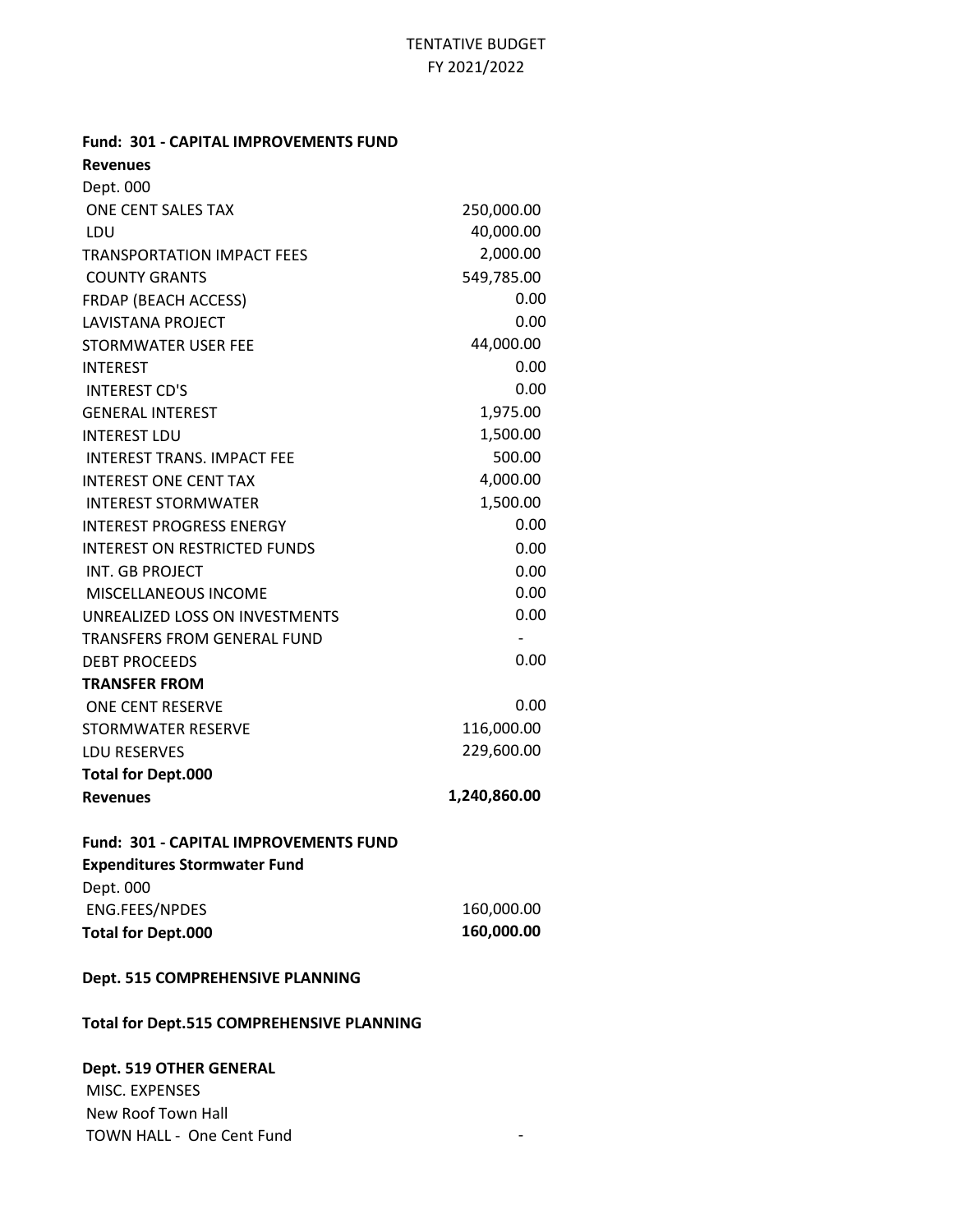|                                                 | <b>TENTATIVE BUDGET</b> |
|-------------------------------------------------|-------------------------|
|                                                 | FY 2021/2022            |
| GULF BLVD BEAUTIFICATION                        | 549,785.00              |
| Loan Payment - LDU                              | 153,900.00              |
| Loan Payment - One Cent                         | 153,900.00              |
| <b>Total for Dept.519 OTHER GENERAL</b>         | 857,585.00              |
| <b>Dept. 572 PARKS AND RECREATIONS</b>          |                         |
| REPAIR AND MAINTENANCE SERVICE                  |                         |
| <b>RECREATION/PARKS - LDU</b>                   | 115,700.00              |
| NEW EQUIPMENT-Mule - ONE CENT                   | 40,000.00               |
| <b>Total for Dept.572 PARKS AND RECREATIONS</b> | 155,700.00              |
| <b>Loan Payment General Fund</b>                |                         |
| <b>Dept. 590 OTHER NON OPERATING</b>            |                         |
| <b>TRANSFER TO</b>                              |                         |
| <b>SALES TAX RESERVE</b>                        | 56,100.00               |
| <b>TRANSPORTAION IMPACT RESERVE</b>             | 2,000.00                |
| STORMWATER RESERVE                              | 0.00                    |
| <b>LDU RESERVE</b>                              |                         |
| <b>INTEREST TO FUNDS</b>                        | 9,475.00                |
| <b>Total for Dept.590 OTHER NON OPERATING</b>   | 67,575.00               |
| <b>Expenditures</b>                             | 1,240,860.00            |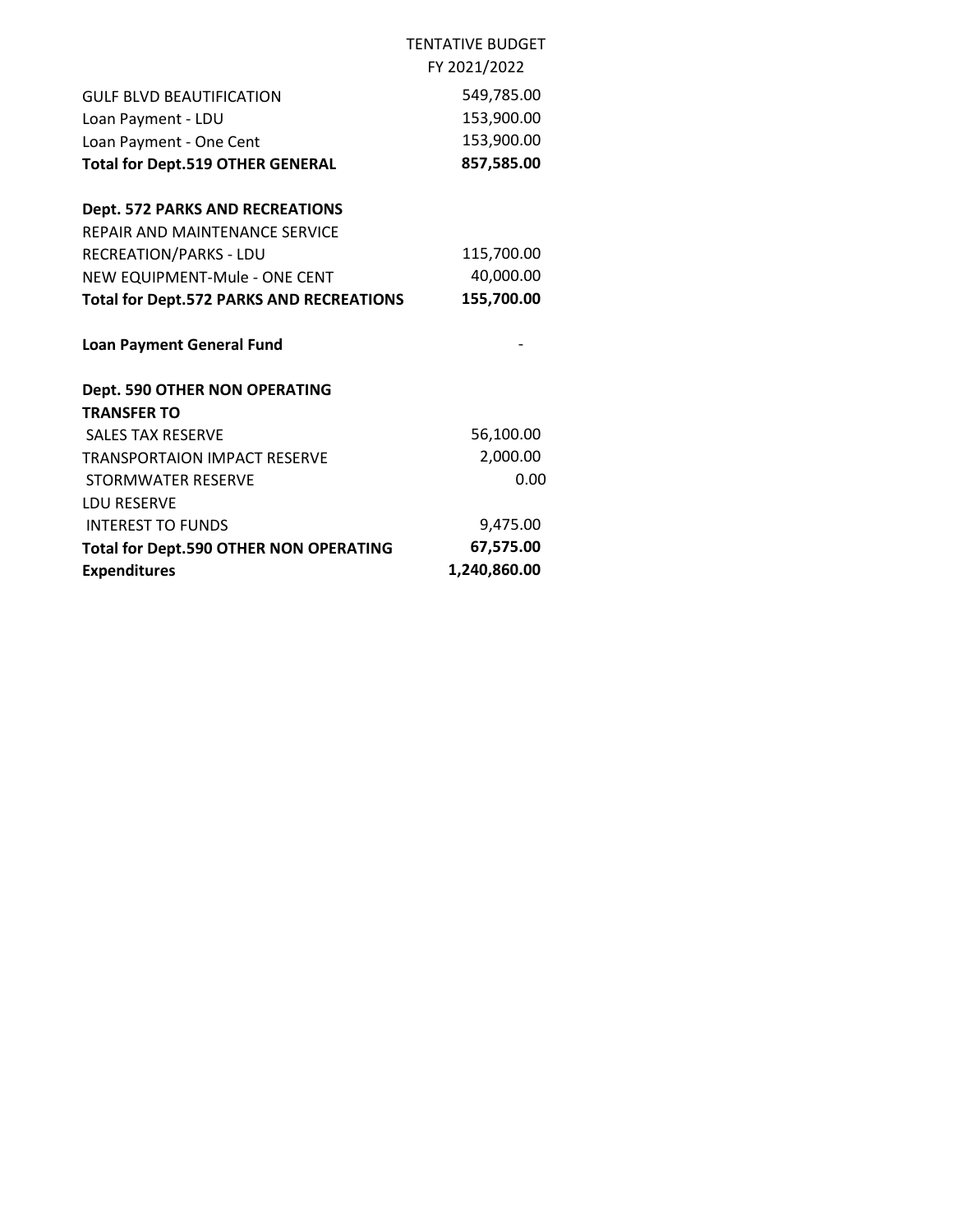| Fund: 401 - SEWER FUND                           |                          |
|--------------------------------------------------|--------------------------|
| <b>Revenues</b>                                  |                          |
| Dept. 000                                        |                          |
| <b>SEWER SERVICE</b>                             | 1,019,914.00             |
| <b>INTEREST</b>                                  | 3,000.00                 |
| <b>INTEREST CD'S</b>                             | 0.00                     |
| <b>GENERAL INTEREST</b>                          | 0.00                     |
| <b>INTEREST ON RESTRICTED FUNDS</b>              | $\overline{\phantom{a}}$ |
| MISCELLANEOUS INCOME                             | 0.00                     |
| UNREALIZED LOSS ON INVESTMENTS                   | 0.00                     |
| <b>TRANSFER FROM RESERVE</b>                     | 0.00                     |
| <b>TRANSFER FROM SURPLUS</b>                     | 606,947.00               |
| <b>Total for Dept.000</b>                        | 1,629,861.00             |
| <b>Revenues</b>                                  |                          |
| <b>Net Effect for Fund Type Enterprise funds</b> |                          |
| Fund: 401 - SEWER FUND                           |                          |
| <b>Expenditures</b>                              |                          |
| Dept. 519 OTHER GENERAL                          |                          |
| <b>COMMUNICATIONS</b>                            | 2,000.00                 |
| <b>UTILITY SERVICES</b>                          | 5,000.00                 |
| <b>INSURANCE</b>                                 | 0.00                     |
| REPAIR AND MAINTENANCE SERVICE                   | 40,000.00                |
| MISC. EXPENSES                                   | 1,000.00                 |
| <b>COUNTY BILLING COLLECTION FEES</b>            | 6,200.00                 |
| <b>FUEL</b>                                      | 1,500.00                 |
| MACHINERY AND EQUIPMENT                          | 10,000.00                |
| CAP IMPV MACH AND EQUIP                          | 0.00                     |
| TV INSPECTION                                    | 0.00                     |
| <b>MAJOR REPAIR</b>                              | 0.00                     |
| SEWER REHAB 176TH AND 1ST ST.                    | 0.00                     |
| CAPITAL IMPROV. MAJOR REHAB                      | 500,000.00               |
| <b>Depreciation Expense</b>                      | 0.00                     |
| <b>REALLOCATION OF EXPENSES</b>                  | 50,000.00                |
| <b>Total for Dept.519 OTHER GENERAL</b>          | 615,700.00               |
| Dept. 535 SEWER SERVICES                         |                          |
| <b>TREATMENT COUNTY</b>                          | 972,161.00               |
| <b>Total for Dept.535 SEWER SERVICES</b>         | 972,161.00               |
| <b>Dept. 590 OTHER NON OPERATING</b>             |                          |
| <b>ENGINEERING FEES</b>                          | 0.00                     |
| <b>RESERVE</b>                                   | 42,000.00                |
| <b>Total for Dept.590 OTHER NON OPERATING</b>    | 42,000.00                |
| <b>Expenditures</b>                              | 1,629,861.00             |